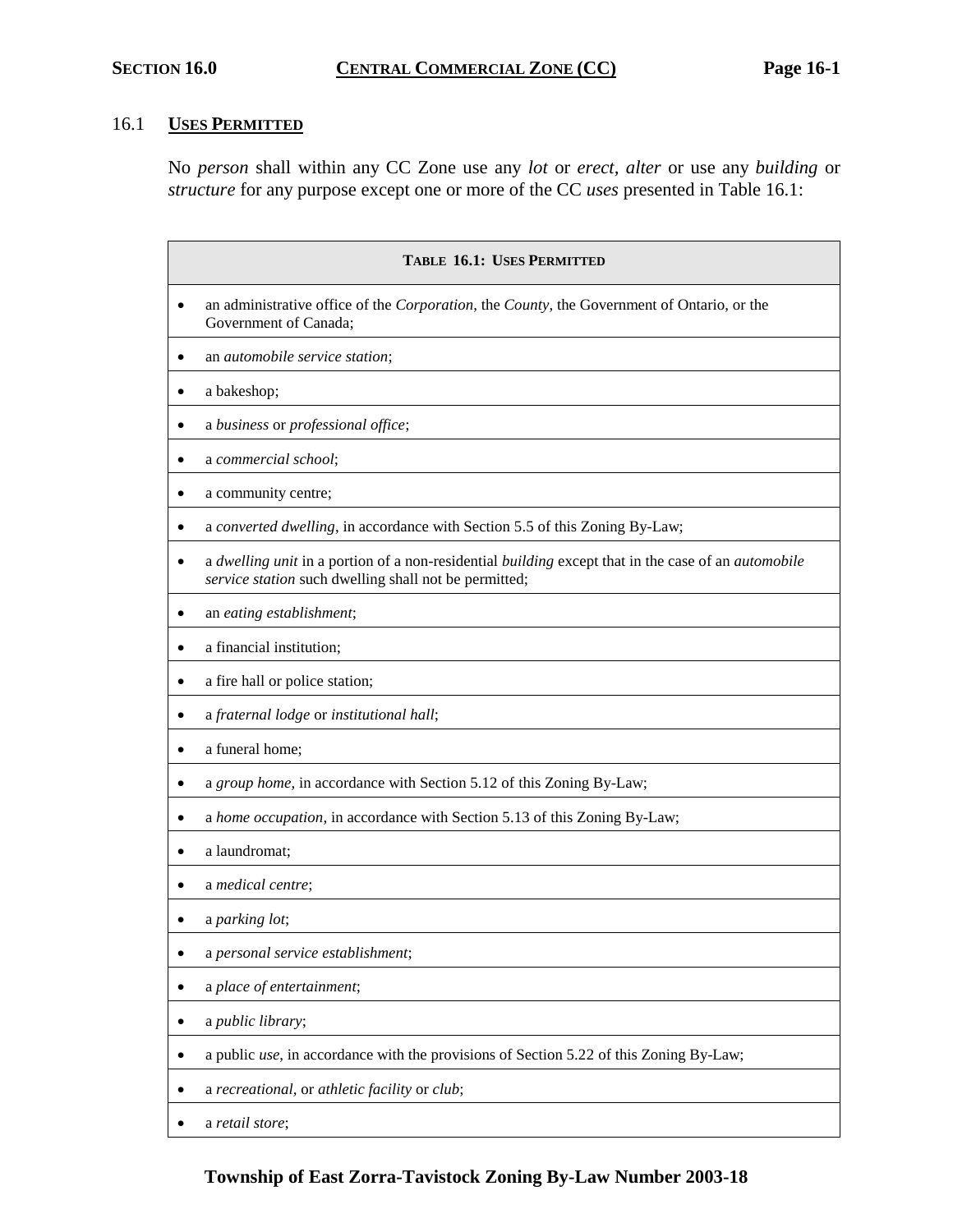#### $T$ **ABLE 16.1: USES PERMITTED**

- a *service shop*;
- a *single detached dwelling*;
- a *studio*;
- a *veterinary clinic*, with no outside kennels or runs.

## 16.2 **ZONE PROVISIONS**

No *person* shall within any CC Zone use any *lot* or *erect, alter* or use any *building* or *structure* except in accordance with the provisions presented in Table 16.2:

The *lot area* provision for residential *uses* are cumulative with the *lot area* provision for non-residential *uses* when such residential *use* is located on the same *lot* with a permitted non-residential *use*. No *person* shall use any *lot* or *erect, alter* or use any *building* or *structure* for the any of the *uses* in Table 16.1 unless the *lot* is served by sanitary sewers and a public water supply.

| <b>TABLE 16.2: ZONE PROVISIONS</b>          |                                                                                                                              |                                                                        |                                        |                                                    |  |
|---------------------------------------------|------------------------------------------------------------------------------------------------------------------------------|------------------------------------------------------------------------|----------------------------------------|----------------------------------------------------|--|
|                                             | <b>Residential Uses</b>                                                                                                      |                                                                        |                                        |                                                    |  |
| <b>Zone Provision</b>                       | <b>Single Detached</b><br><b>Dwelling</b>                                                                                    | <b>Dwelling Unit in a</b><br><b>Non-Residential</b><br><b>Building</b> | <b>Non-Residential</b><br><b>Uses</b>  | <b>Automobile</b><br><b>Service Station</b>        |  |
| Lot Frontage,<br>Minimum                    | 14.0 m $(45.9 \text{ ft})$ or<br>18.0 m $(59.0 \text{ ft})$ in<br>the case of a<br>corner lot                                | No Provision                                                           | 18.0 m $(59.1 \text{ ft})$             | 45.0 m $(147.6 \text{ ft})$                        |  |
| Lot Area, Minimum                           | $420.0 \text{ m}^2$<br>$(4,520.9 \text{ ft}^2)$ or<br>540.0 $m^2$<br>$(5,812.7 \text{ ft}^2)$ in the<br>case of a corner lot | <b>90.0 m<sup>2</sup></b> (968.8 ft <sup>2</sup> )                     | 450.0 $m2$<br>$(4,843.9 \text{ ft}^2)$ | $2,025.0 \text{ m}^2$<br>$(21,797.6 \text{ ft}^2)$ |  |
| Lot Depth,<br>Minimum                       | No Provision                                                                                                                 |                                                                        | 30.0 m $(98.4 \text{ ft})$             | 45.0 m $(147.6 \text{ ft})$                        |  |
| Front Yard,<br>Minimum Depth                | $7.0 \text{ m}$ (23.0 ft)                                                                                                    | No Provision                                                           |                                        | 15.0 m $(49.2 \text{ ft})$                         |  |
| <b>Exterior Side Yard,</b><br>Minimum Width | 6.0 m $19.7 \text{ ft}$ )                                                                                                    | No Provision                                                           |                                        | 15.0 m $(49.2 \text{ ft})$                         |  |
| Rear Yard,<br>Minimum Depth                 | $7.5 \text{ m}$ (24.6 ft)                                                                                                    | 5.0 m $(16.4 \text{ ft})$                                              |                                        | 10.0 m $(32.8 \text{ ft})$                         |  |

## **Township of East Zorra-Tavistock Zoning By-Law Number 2003-18**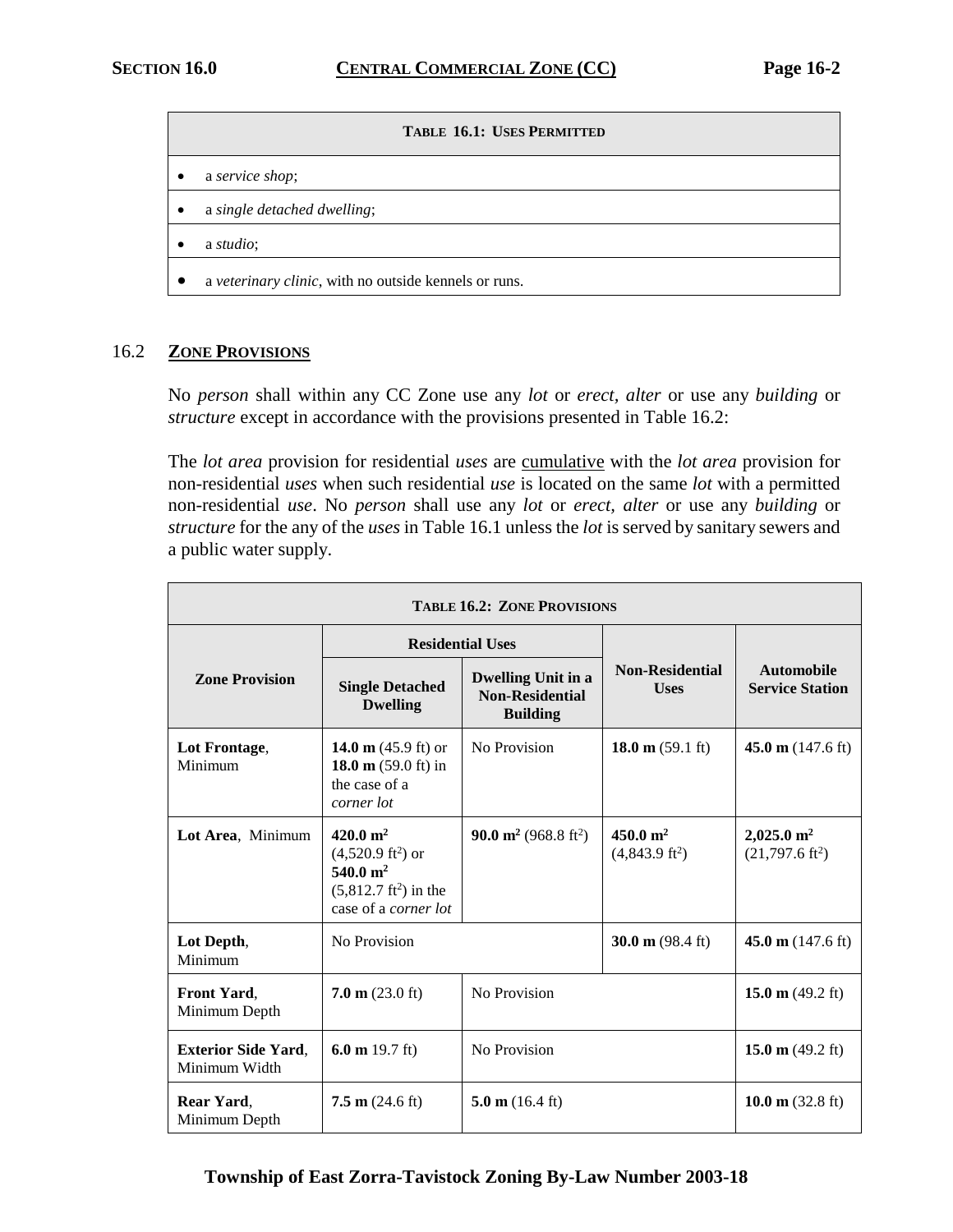| <b>TABLE 16.2: ZONE PROVISIONS</b>                                      |                                           |                                                                                                                                                                                  |                                       |                                                                                                                                   |  |  |
|-------------------------------------------------------------------------|-------------------------------------------|----------------------------------------------------------------------------------------------------------------------------------------------------------------------------------|---------------------------------------|-----------------------------------------------------------------------------------------------------------------------------------|--|--|
|                                                                         | <b>Residential Uses</b>                   |                                                                                                                                                                                  |                                       |                                                                                                                                   |  |  |
| <b>Zone Provision</b>                                                   | <b>Single Detached</b><br><b>Dwelling</b> | <b>Dwelling Unit in a</b><br><b>Non-Residential</b><br><b>Building</b>                                                                                                           | <b>Non-Residential</b><br><b>Uses</b> | <b>Automobile</b><br><b>Service Station</b>                                                                                       |  |  |
| <b>Interior Side Yard,</b><br>Minimum Width                             | 1.2 m $(3.9 \text{ ft})$                  | No provision, or $5.0 \text{ m}$ (16.4 ft) where<br>the <i>interior side lot line</i> abuts a<br>Residential zone                                                                |                                       | 5.0 m $(16.4 \text{ ft})$<br>or $10.0m$<br>$(32.8 \text{ ft})$ where<br>the interior side<br>lot line abuts a<br>Residential zone |  |  |
| Setback, Minimum<br>Distance from the<br>Centreline of a<br>County Road | $22.0 \text{ m}$ (72.2 ft)                |                                                                                                                                                                                  |                                       | $26.0 \text{ m} (85.3 \text{ ft})$                                                                                                |  |  |
| Lot Coverage,<br>Maximum                                                | 30%                                       | No Provision                                                                                                                                                                     | 60%                                   | 20%                                                                                                                               |  |  |
| <b>Height of Building,</b><br>Maximum                                   | 11.0 m $(36.1 \text{ ft})$                | No Provision                                                                                                                                                                     | 11.0 m $(36.1 \text{ ft})$            |                                                                                                                                   |  |  |
| <b>Landscaped Open</b><br>Space, Minimum                                | No Provision                              | 10%                                                                                                                                                                              | 10%                                   | 5%                                                                                                                                |  |  |
| <b>Number of Dwelling</b><br>Units per Lot,<br>Maximum                  | 1 dwelling                                | The gross floor<br>area of the<br>residential<br>dwellings shall not<br>exceed two times<br>the gross floor<br><i>area</i> of the<br>commercial uses in<br>the <i>building</i> . | No Provision                          |                                                                                                                                   |  |  |
| <b>Parking and</b><br><b>Accessory</b><br>Buildings, Etc.               |                                           | In accordance with the provisions of Section 5 of this Zoning By-Law.                                                                                                            |                                       |                                                                                                                                   |  |  |

(Amended by By-Law 2009-15) (Deleted and Replaced by By-Law 2021-09)

# 16.2.1 **SINGLE DETACHED DWELLING AND NON-RESIDENTIAL BUILDING ON THE SAME LOT:**

When a permitted *single detached dwelling* is erected, altered or used on the same *lot* in a CC Zone as a permitted non-residential *building*, then a *setback* of **3.0 m** (9.8 ft) is required between such *buildings*.

February/21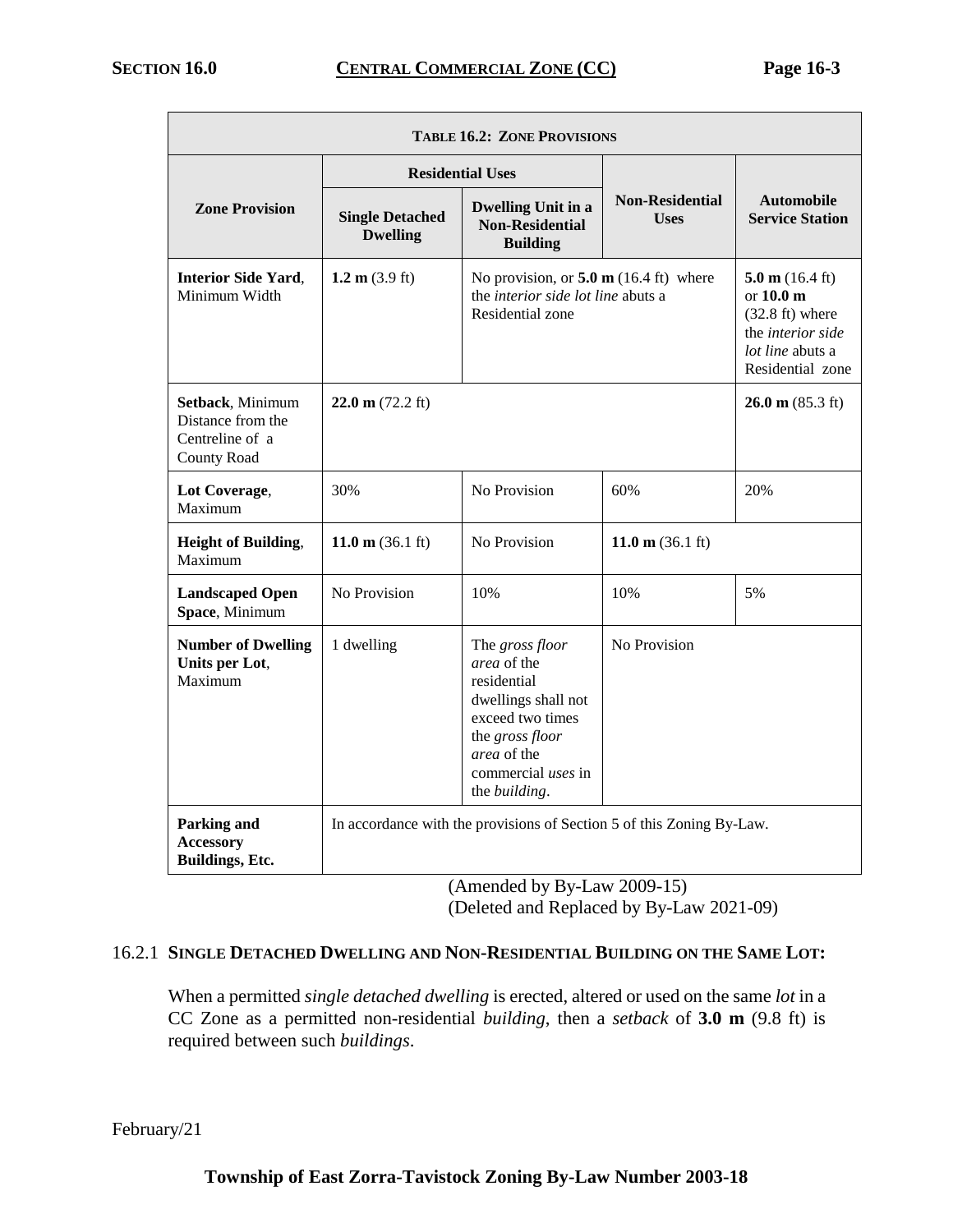#### 16.2.2 **OPEN STORAGE REQUIREMENTS:**

No storage of goods or materials is permitted outside any *building* except that the *open storage* of goods or materials may be permitted to the rear of the main *building* provided that:

- 16.2.2.1 such *open storage* is *accessory* to the *use* of the main non-residential *building* on the lot;
- 16.2.2.2 such *open storage* shall be enclosed within a wooden, rigid plastic and/or metal fence extending at least **1.8 m** (5.9 ft) in *height* from the ground, constructed of new materials.
- 16.2.2.3 Notwithstanding the *open storage yard*, *setback* and enclosure requirements, the *open storage* of finished goods or materials shall be permitted for the purposes of display or sale.

## 16.2.3 **REQUIREMENTS FOR PUMP ISLANDS:**

Notwithstanding any other provisions of this Zoning By-Law to the contrary, a *pump island* may be located within any *front yard* or *exterior side yard* provided:

- 16.2.3.1 the minimum distance between any portion of the *pump island* and any *lot line* shall be **7.5 m** (24.6 ft); and
- 16.2.3.2 where the lot is a *corner lot*, no portion of any *pump island* shall be located closer than **3.0 m** (9.8 ft) to a straight line between a point in the *front lot line* and a point in the *exterior side lot line*, each such point being distant **15.0 m** (49.2 ft) from the intersection of such lines.

## 16.2.4 **REQUIREMENTS FOR DRIVEWAYS FOR USES WITH PUMP ISLANDS:**

Notwithstanding the provisions of Section 5.19 of this Zoning By-Law, the following provisions shall apply to *driveways*:

- 16.2.4.1 there shall be a minimum of two *driveways* per lot;
- 16.2.4.2 the minimum width of a *driveway*, measured along the sidewalk, where such exists, and along the *street line* shall be **5 m** (16.4 ft);
- 16.2.4.3 the minimum distance between *driveways* measured along the *street line* intersected by such *driveways* shall be **7.5 m** (24.6 ft);
- 16.2.4.4 the minimum distance between a *driveway* and an intersection of *street lines*, measured along the *street line* intersected by such *driveway*, shall be **15.0 m** (49.2 ft);

Mar. 31/21

## **Township of East Zorra-Tavistock Zoning By-Law Number 2003-18**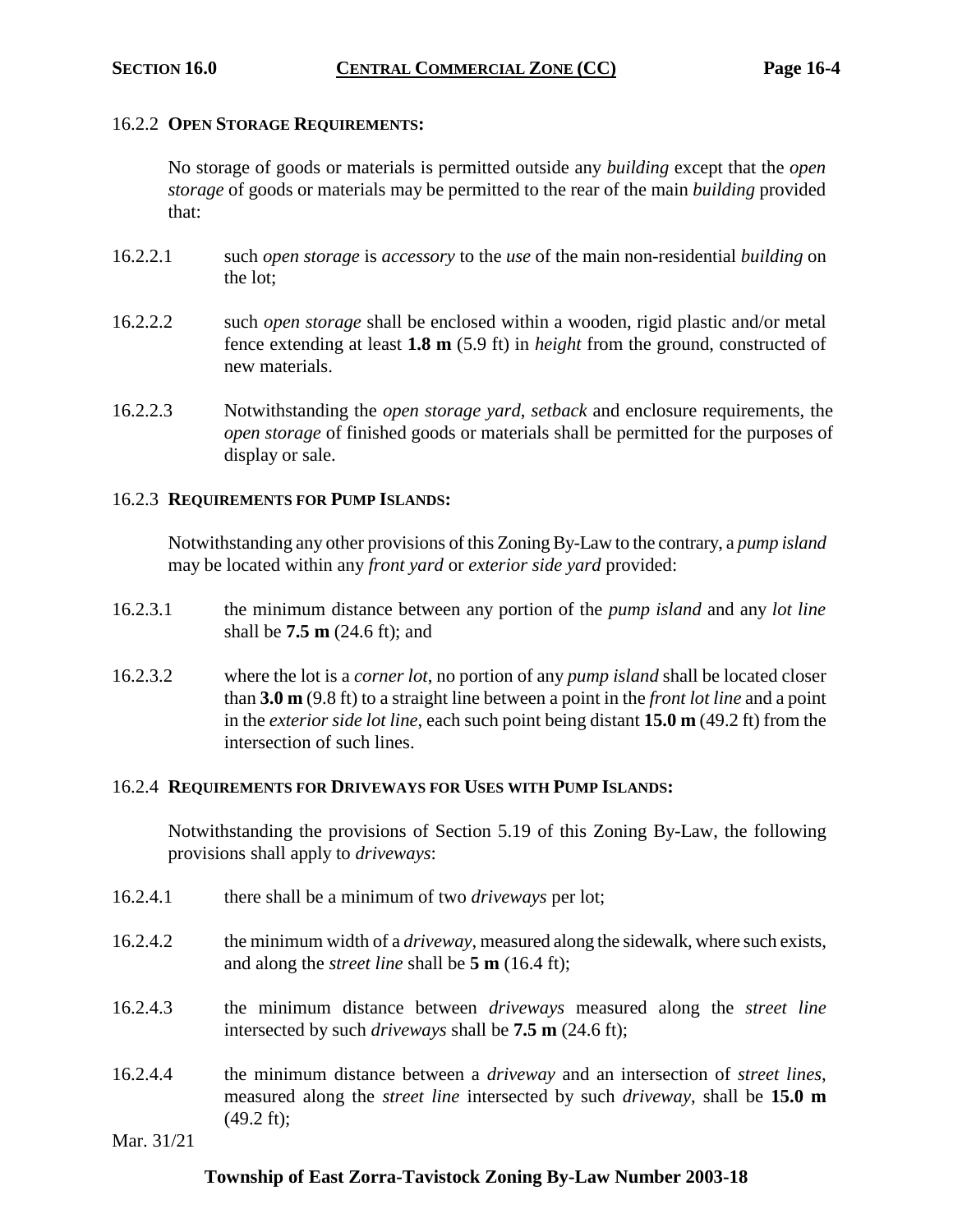16.2.4.5 the minimum distance between an *interior side lot line* and any *driveway* shall be **3.0 m** (9.8 ft);

## 16.2.5 **LOCATION OF NEW SINGLE DETACHED DWELLINGS AND DWELLING UNITS:**

Notwithstanding any other provisions of this Zoning By-Law to the contrary, the *erection* of new *single detached dwelling*s, or the establishment of a *dwelling unit* in a portion of a non-residential *building*, shall only be permitted in accordance with the following provisions:

- 16.2.5.1 New *single detached dwelling*s shall not be permitted on *lots* with frontage on Woodstock Street, between William Street and Jacob Street; and
- 16.2.5.2 The establishment of a *dwelling unit* in a portion of a non-residential *building* on lots with frontage Woodstock Street, between William Street and Jacob Street, shall not be permitted on the ground floor of a non-residential *building*, except where such *dwelling units* are located to the rear of a permitted non-residential *use* which fronts onto Woodstock Street.

## 16.3 **SPECIAL PROVISIONS FOR A CONVERTED DWELLING (CC-C)**

In accordance with the provisions of Section 5.5, all CC-C zoned lots may contain a *converted dwelling*, or any *use* permitted in Section 16.1, in accordance with the provisions of Section 16.2.

## 16.4 **SPECIAL PROVISIONS**

# 16.4.1 **Location: Part Lot 21, Concession 6 (South Easthope) Tavistock, CC-1 (Key Map 4)**

(Amended by By-Law 2021-09)

16.4.1.1 Notwithstanding any provisions of this Zoning By-Law to the contrary, no *person* shall within any CC-1 Zone use any *lot*, or *erect, alter* or use any *building* or *structure* for any purpose except the following:

> all the *uses* permitted in section 16.1; and a *public garage*.

16.4.1.2 That all the other provisions of the CC Zone in Section 16.2 and all other relevant provisions contained in this Zoning By-Law shall continue to apply mutatis mutandis.

February/21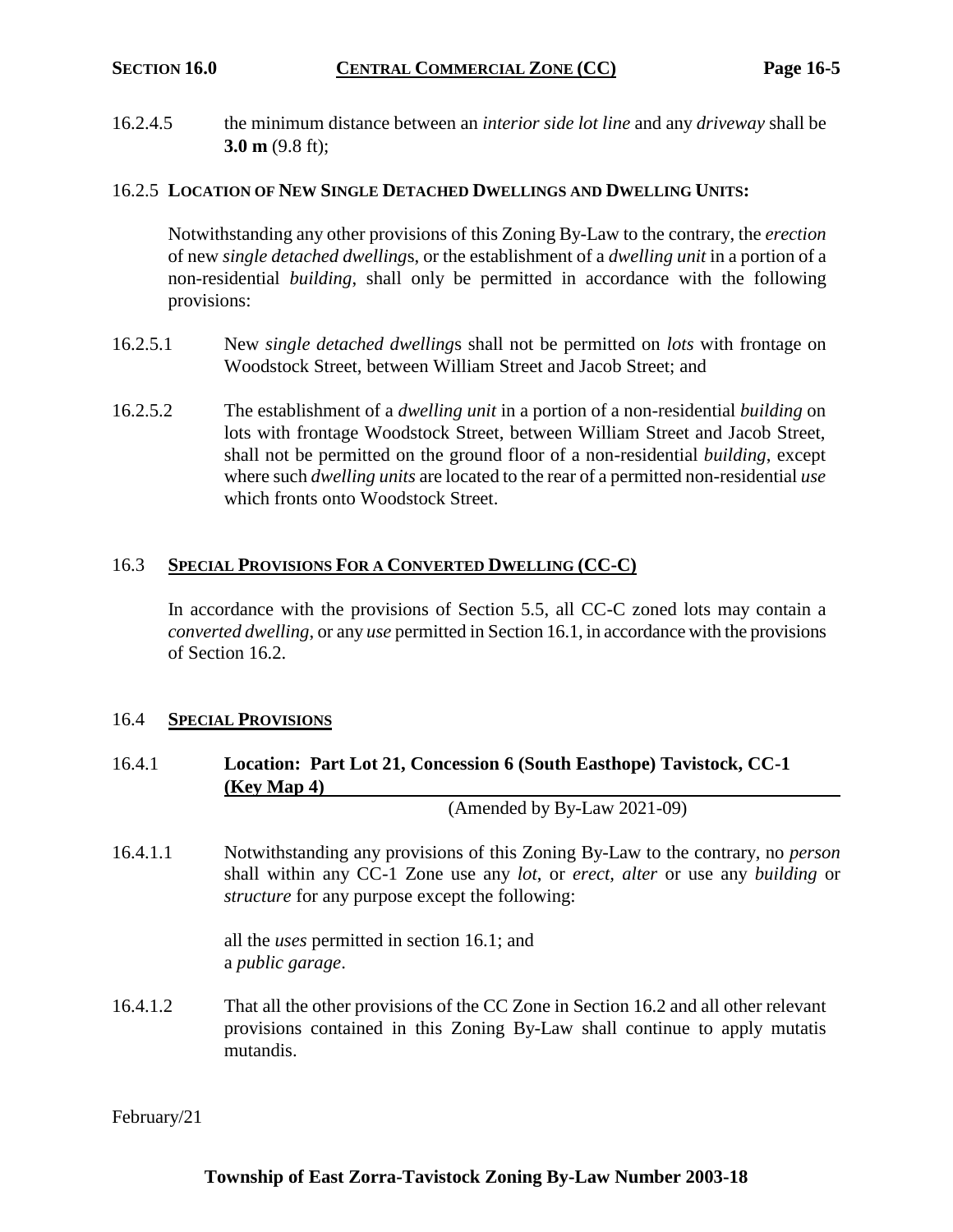- 16.4.2 **Location: Part Lot 76, Registered Plan 307 (Tavistock), CC-2 (Key Map 7)** (Amended by By-Law 2021-09)
- 16.4.2.1 Notwithstanding any provisions of this Zoning By-Law to the contrary, no *person* shall within any CC-2 Zone use any *lot*, or *erect, alter* or use any *building* or *structure* for any purpose except the following:

all the *uses* permitted in section 16.1; and a generator sales and *service shop* with associated office and warehousing.

- 16.4.2.2 Notwithstanding any provision of this Zoning By-Law to the contrary, no *person* shall within any CC-2 zone use any *lot*, or *erect, alter* or use any *building* or *structure*  for any purpose except in accordance with the following provisions:
- 16.4.2.2.1 NUMBER OF PARKING SPACES REQUIRED

Minimum 33

16.4.2.2.2 That all the other provisions of the CC Zone in Section 16.2 and all other relevant provisions contained in this Zoning By-Law shall continue to apply mutatis mutandis.

# 16.4.3 **Location: Part of Lots 9 and 10 (southeast of Woodstock Street and South of Hope Street, and Part of Lot 19 (north of Decew Street, south of Hendershot Street), CC-3 (Key Map 7)**

16.4.3.1 Notwithstanding any provisions of this Zoning By-Law to the contrary, no *person* shall within any CC-3 Zone use any *lot*, or *erect, alter* or use any *building* or *structure* for any purpose except the following:

> all the *uses* permitted in Section 16.1; and a woodworking shop.

- 16.4.3.2 Notwithstanding any provisions of this Zoning By-Law the contrary, no *person* shall within any CC-3 Zone use any *lot*, or *erect, alter* or use any *building* or *structure*  except in accordance with the following provisions.
- 16.4.3.3 That all the other provisions of the CC Zone in Section 16.2 to this Zoning By-Law, as amended, shall apply, and further that all other provisions of this Zoning By-Law, as amended, that are consistent with the provisions herein contained shall continue to apply mutatis mutandis.

(Added by By-Law 2005-40)

February/21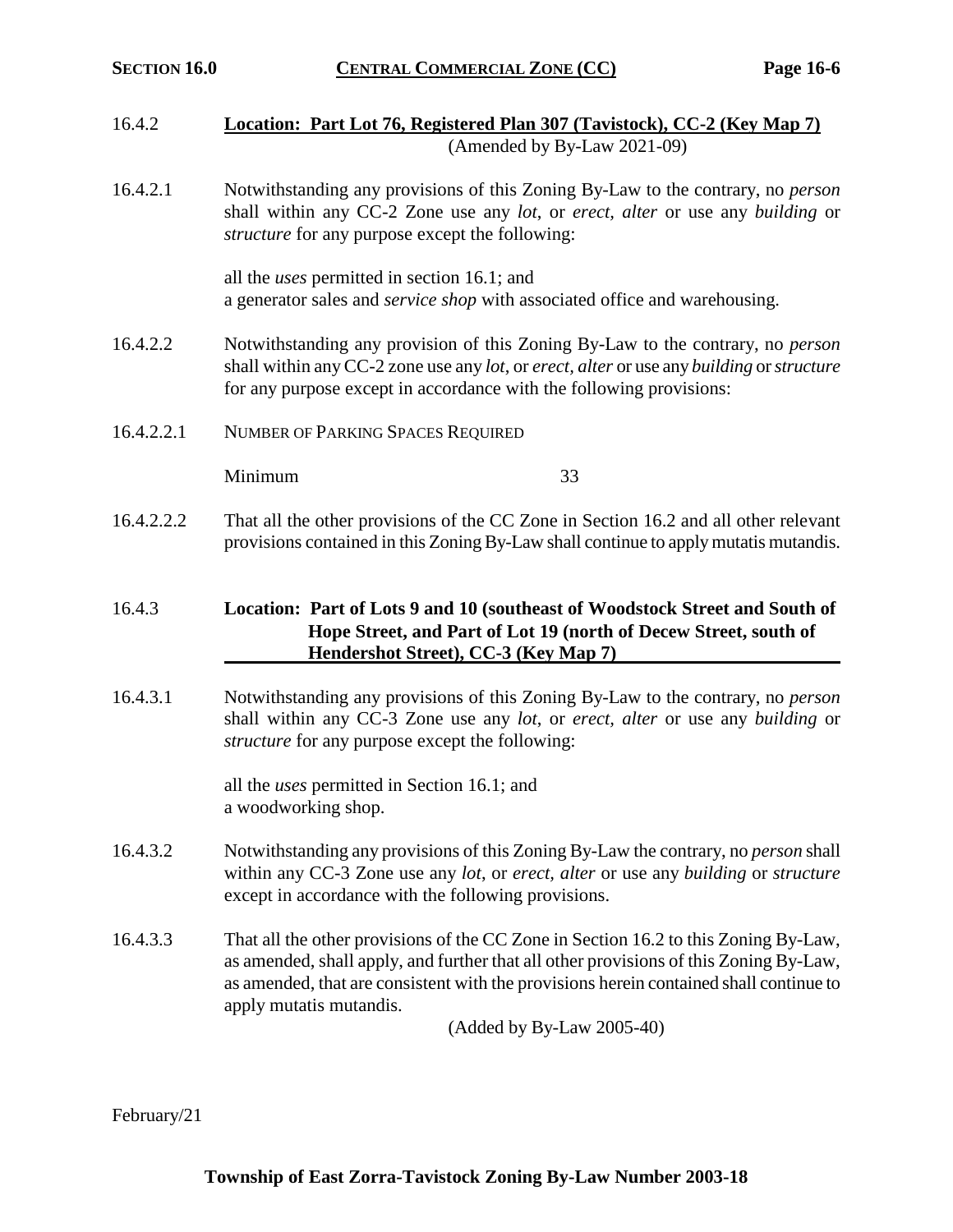| 16.4.4     |                                                                                                                                                                                                                                                                                           | Location: Part Lot 14, e/s of Woodstock Street N & n/s of Hope Street E,<br>Plan 307 (Tavistock), CC-4 (Key Map 4) |  |  |  |  |
|------------|-------------------------------------------------------------------------------------------------------------------------------------------------------------------------------------------------------------------------------------------------------------------------------------------|--------------------------------------------------------------------------------------------------------------------|--|--|--|--|
|            |                                                                                                                                                                                                                                                                                           | (Amended by By-Law 2021-09)                                                                                        |  |  |  |  |
| 16.4.4.1   | Notwithstanding any provisions of this Zoning By-Law to the contrary, no <i>person</i><br>shall within any 'CC-4' Zone use any lot, or erect, alter or use any building or<br>structure for any purpose except the following:                                                             |                                                                                                                    |  |  |  |  |
|            | all <i>uses</i> permitted in Section 16.1 of this By-law;<br>a multiple unit dwelling with a maximum of 3 residential units.                                                                                                                                                              |                                                                                                                    |  |  |  |  |
| 16.4.4.2   | Notwithstanding any provision of this Zoning By-Law to the contrary, no <i>person</i><br>shall within any 'CC-4' Zone use any lot, or erect, alter or use any building or<br><i>structure</i> except in accordance with the following provisions:                                         |                                                                                                                    |  |  |  |  |
| 16.4.4.2.1 | LOT FRONTAGE                                                                                                                                                                                                                                                                              |                                                                                                                    |  |  |  |  |
|            | Minimum                                                                                                                                                                                                                                                                                   | 16.4 m $(53.8 \text{ ft})$                                                                                         |  |  |  |  |
| 16.4.4.2.2 | <b>FRONT YARD DEPTH</b>                                                                                                                                                                                                                                                                   |                                                                                                                    |  |  |  |  |
|            | Minimum                                                                                                                                                                                                                                                                                   | $0.94 \text{ m} (3.1 \text{ ft})$                                                                                  |  |  |  |  |
| 16.4.4.2.3 |                                                                                                                                                                                                                                                                                           | <b>INTERIOR SIDE YARD WIDTH</b>                                                                                    |  |  |  |  |
|            | Minimum                                                                                                                                                                                                                                                                                   | 1.1 $m$ (3.6 ft)                                                                                                   |  |  |  |  |
| 16.4.4.2.4 | SETBACK FROM THE CENTRELINE OF A COUNTY ROAD                                                                                                                                                                                                                                              |                                                                                                                    |  |  |  |  |
|            | Minimum Width                                                                                                                                                                                                                                                                             | 10.9 m $(35.8 \text{ ft})$                                                                                         |  |  |  |  |
| 16.4.4.3   | That all provisions of the 'CC' Zone in Section 16.2 to this Zoning By-Law, as<br>amended, shall apply, and further that all other provisions of this Zoning By-Law, as<br>amended, that are consistent with the provisions herein contained shall continue to<br>apply mutatis mutandis. |                                                                                                                    |  |  |  |  |
|            |                                                                                                                                                                                                                                                                                           | (Added by By-Law 2014-37)                                                                                          |  |  |  |  |
|            |                                                                                                                                                                                                                                                                                           | 16.4.5 Location: Part Lots E & F, Plan 307 (Tavistock), CC-5 (Key Map 4)<br>(Amended by By-Law 2021-09)            |  |  |  |  |
| 16.4.5.1   | Notwithstanding any provisions of this Zoning By-Law to the contrary, no person<br>shall within any 'CC-5' Zone use any lot, or erect, alter or use any building or<br>structure for any purpose except the following:                                                                    |                                                                                                                    |  |  |  |  |

all *uses* permitted in Section 16.1 of this Zoning By-Law.

February/21 (Added by By-Law 2015-32)